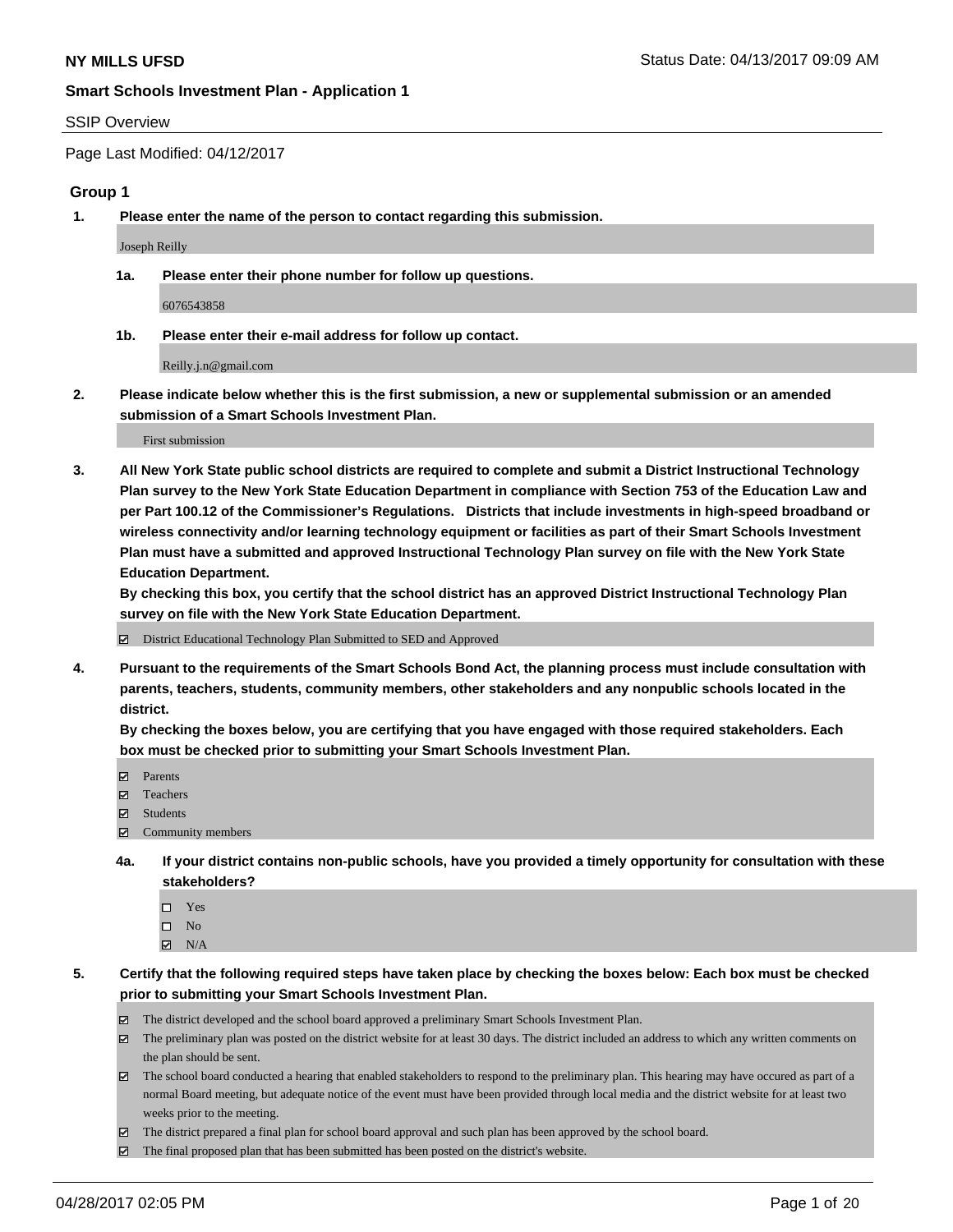### SSIP Overview

Page Last Modified: 04/12/2017

**5a. Please upload the proposed Smart Schools Investment Plan (SSIP) that was posted on the district's website, along with any supporting materials. Note that this should be different than your recently submitted Educational Technology Survey. The Final SSIP, as approved by the School Board, should also be posted on the website and remain there during the course of the projects contained therein.**

NY MIlls Public SSIP (2).PDF

**5b. Enter the webpage address where the final Smart Schools Investment Plan is posted. The Plan should remain posted for the life of the included projects.**

www.newyorkmils.org

**6. Please enter an estimate of the total number of students and staff that will benefit from this Smart Schools Investment Plan based on the cumulative projects submitted to date.**

641

**7. An LEA/School District may partner with one or more other LEA/School Districts to form a consortium to pool Smart Schools Bond Act funds for a project that meets all other Smart School Bond Act requirements. Each school district participating in the consortium will need to file an approved Smart Schools Investment Plan for the project and submit a signed Memorandum of Understanding that sets forth the details of the consortium including the roles of each respective district.**

 $\Box$  The district plans to participate in a consortium to partner with other school district(s) to implement a Smart Schools project.

**8. Please enter the name and 6-digit SED Code for each LEA/School District participating in the Consortium.**

| <b>Partner LEA/District</b> | <b>ISED BEDS Code</b> |
|-----------------------------|-----------------------|
| (No Response)               | (No Response)         |

**9. Please upload a signed Memorandum of Understanding with all of the participating Consortium partners.**

(No Response)

**10. Your district's Smart Schools Bond Act Allocation is:**

\$379,261

**11. Enter the budget sub-allocations by category that you are submitting for approval at this time. If you are not budgeting SSBA funds for a category, please enter 0 (zero.) If the value entered is \$0, you will not be required to complete that survey question.**

|                                              | Sub-<br>Allocations |
|----------------------------------------------|---------------------|
| <b>School Connectivity</b>                   | $\mathbf 0$         |
| <b>Connectivity Projects for Communities</b> | 0                   |
| Classroom Technology                         | 106,992             |
| Pre-Kindergarten Classrooms                  | $\overline{0}$      |
| Replace Transportable Classrooms             | $\mathbf 0$         |
| <b>High-Tech Security Features</b>           | 34,868              |
| Totals:                                      | 141,860             |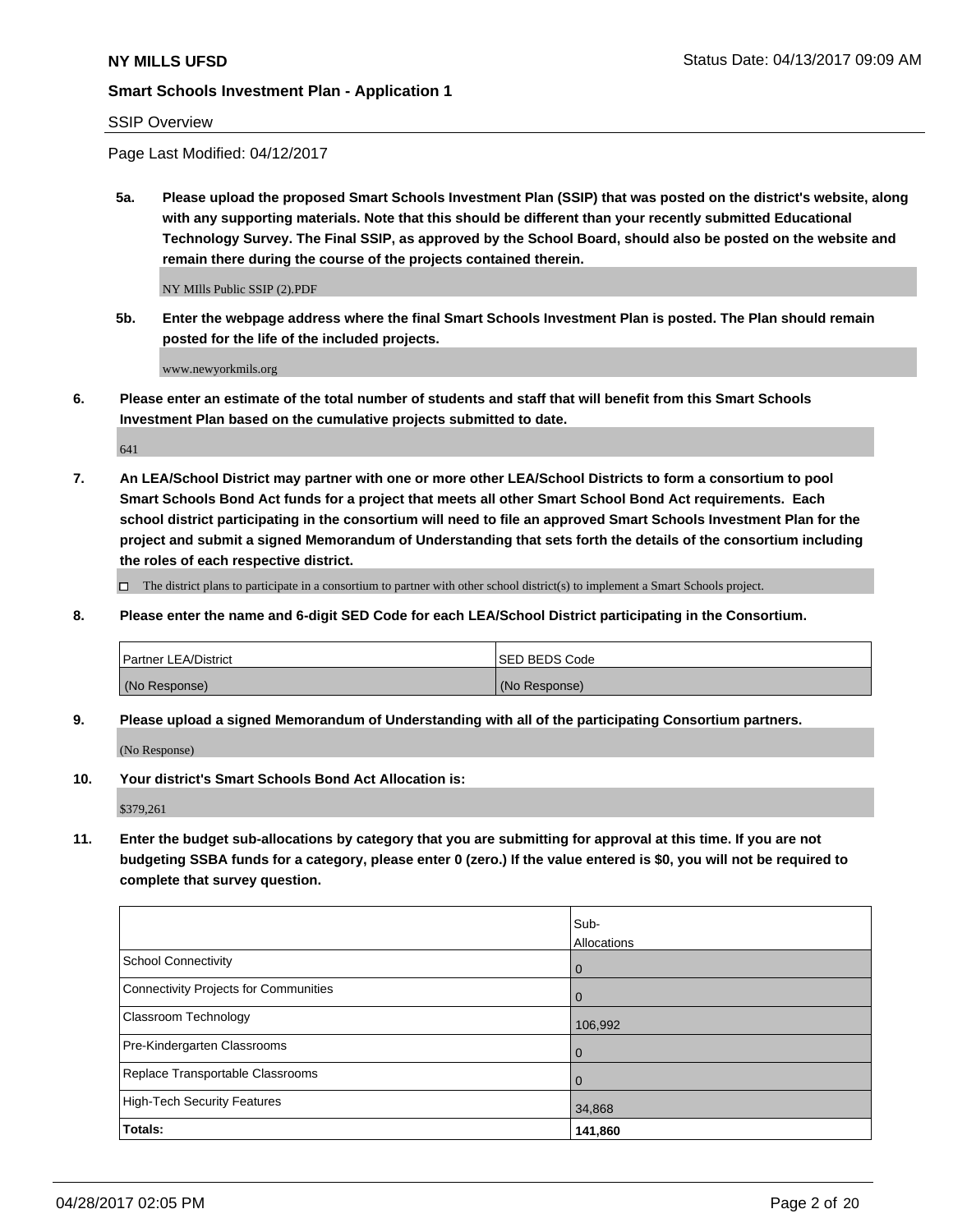### School Connectivity

Page Last Modified: 04/12/2017

### **Group 1**

- **1. In order for students and faculty to receive the maximum benefit from the technology made available under the Smart Schools Bond Act, their school buildings must possess sufficient connectivity infrastructure to ensure that devices can be used during the school day. Smart Schools Investment Plans must demonstrate that:**
	- **sufficient infrastructure that meets the Federal Communications Commission's 100 Mbps per 1,000 students standard currently exists in the buildings where new devices will be deployed, or**
	- **is a planned use of a portion of Smart Schools Bond Act funds, or**
	- **is under development through another funding source.**

**Smart Schools Bond Act funds used for technology infrastructure or classroom technology investments must increase the number of school buildings that meet or exceed the minimum speed standard of 100 Mbps per 1,000 students and staff within 12 months. This standard may be met on either a contracted 24/7 firm service or a "burstable" capability. If the standard is met under the burstable criteria, it must be:**

**1. Specifically codified in a service contract with a provider, and**

**2. Guaranteed to be available to all students and devices as needed, particularly during periods of high demand, such as computer-based testing (CBT) periods.**

**Please describe how your district already meets or is planning to meet this standard within 12 months of plan submission.**

(No Response)

- **1a. If a district believes that it will be impossible to meet this standard within 12 months, it may apply for a waiver of this requirement, as described on the Smart Schools website. The waiver must be filed and approved by SED prior to submitting this survey.**
	- By checking this box, you are certifying that the school district has an approved waiver of this requirement on file with the New York State Education Department.

#### **2. Connectivity Speed Calculator (Required)**

|                         | l Number of<br><b>Students</b> | Multiply by<br>100 Kbps | Divide by 1000   Current Speed<br>to Convert to<br>Required<br>l Speed in Mb | in Mb            | Expected<br>Speed to be<br>Attained Within Required<br>12 Months | <b>Expected Date</b><br>When<br>Speed Will be<br><b>Met</b> |
|-------------------------|--------------------------------|-------------------------|------------------------------------------------------------------------------|------------------|------------------------------------------------------------------|-------------------------------------------------------------|
| <b>Calculated Speed</b> | (No<br>Response)               | (No Response)           | (No<br>Response)                                                             | (No<br>Response) | (No<br>Response)                                                 | l (No<br>Response)                                          |

## **3. Describe how you intend to use Smart Schools Bond Act funds for high-speed broadband and/or wireless connectivity projects in school buildings.**

(No Response)

**4. Describe the linkage between the district's District Instructional Technology Plan and the proposed projects. (There should be a link between your response to this question and your response to Question 1 in Part E. Curriculum and Instruction "What are the district's plans to use digital connectivity and technology to improve teaching and learning?)**

(No Response)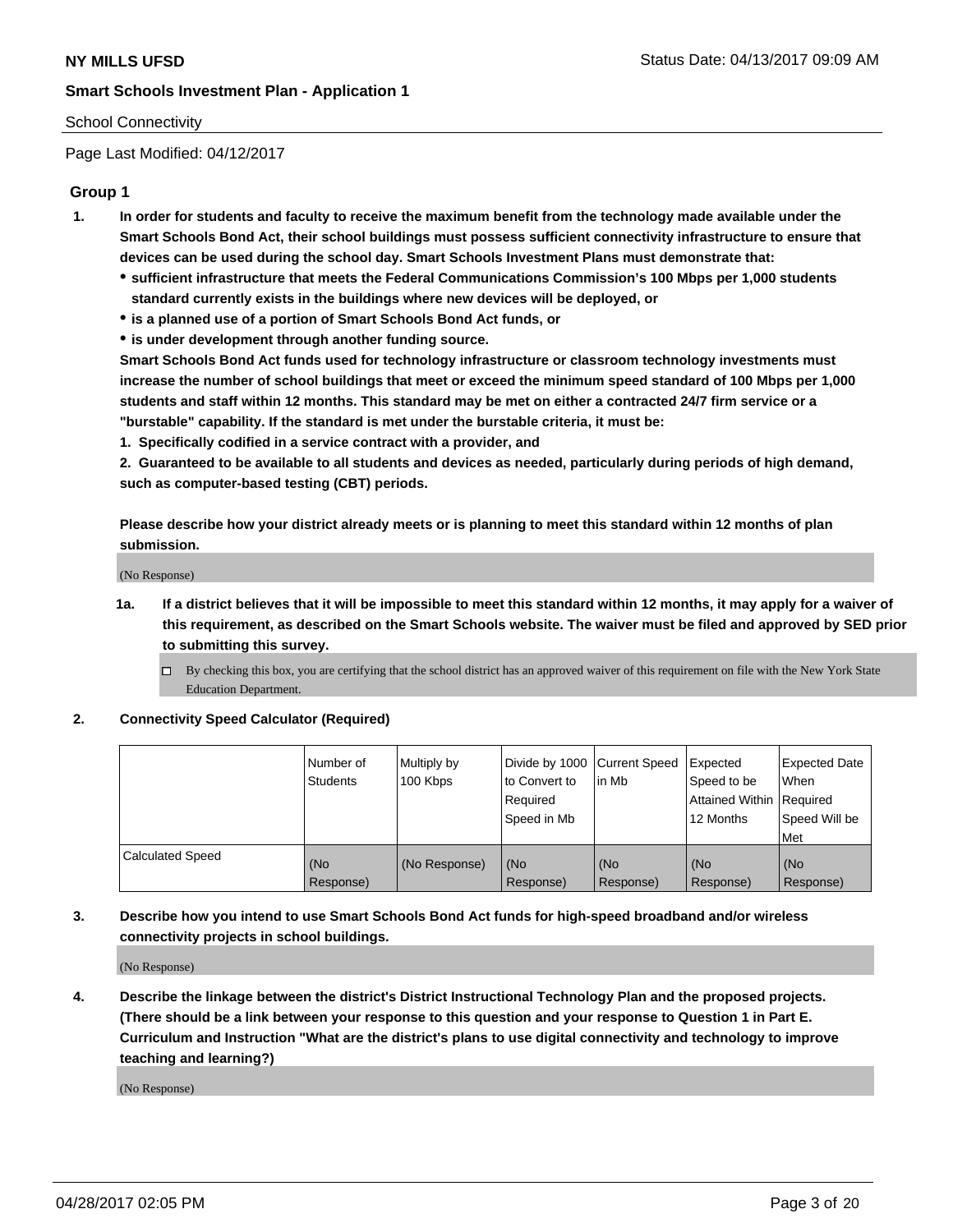#### School Connectivity

Page Last Modified: 04/12/2017

**5. If the district wishes to have students and staff access the Internet from wireless devices within the school building, or in close proximity to it, it must first ensure that it has a robust Wi-Fi network in place that has sufficient bandwidth to meet user demand.**

**Please describe how you have quantified this demand and how you plan to meet this demand.**

(No Response)

**6. As indicated on Page 5 of the guidance, the Office of Facilities Planning will have to conduct a preliminary review of all capital projects, including connectivity projects.**

**Please indicate on a separate row each project number given to you by the Office of Facilities Planning.**

| Project Number |  |
|----------------|--|
|                |  |
| (No Response)  |  |

**7. Certain high-tech security and connectivity infrastructure projects may be eligible for an expedited review process as determined by the Office of Facilities Planning.**

**Was your project deemed eligible for streamlined review?**

(No Response)

**8. Include the name and license number of the architect or engineer of record.**

| Name          | License Number |
|---------------|----------------|
| (No Response) | (No Response)  |

**9. If you are submitting an allocation for School Connectivity complete this table.**

**Note that the calculated Total at the bottom of the table must equal the Total allocation for this category that you entered in the SSIP Overview overall budget.** 

|                                            | Sub-          |
|--------------------------------------------|---------------|
|                                            | Allocation    |
| Network/Access Costs                       | (No Response) |
| Outside Plant Costs                        | (No Response) |
| School Internal Connections and Components | (No Response) |
| <b>Professional Services</b>               | (No Response) |
| Testing                                    | (No Response) |
| <b>Other Upfront Costs</b>                 | (No Response) |
| <b>Other Costs</b>                         | (No Response) |
| Totals:                                    | 0             |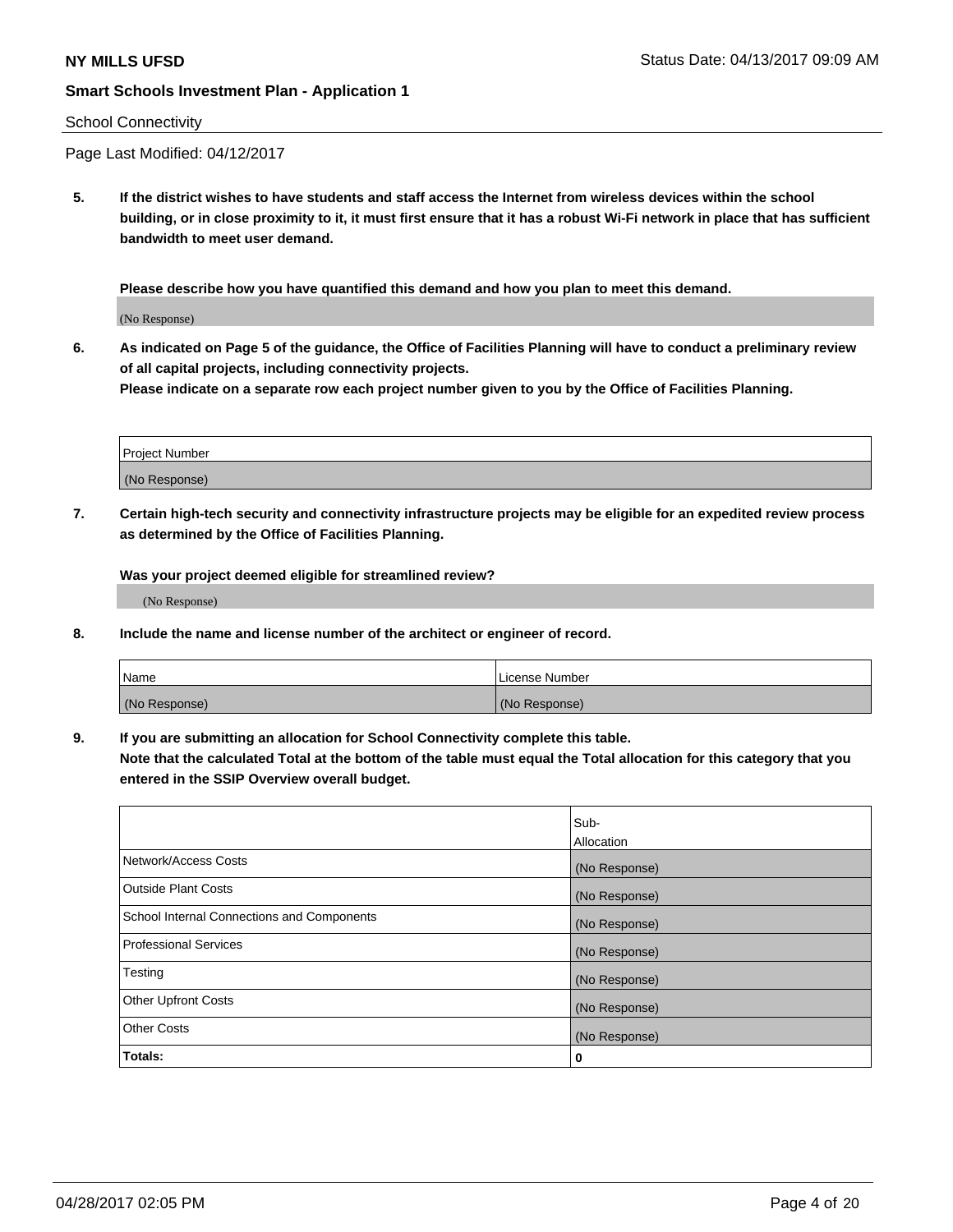### School Connectivity

Page Last Modified: 04/12/2017

**10. Please detail the type, quantity, per unit cost and total cost of the eligible items under each sub-category. This is especially important for any expenditures listed under the "Other" category. All expenditures must be eligible for tax-exempt financing to be reimbursed through the SSBA. Sufficient detail must be provided so that we can verify this is the case. If you have any questions, please contact us directly through smartschools@nysed.gov. NOTE: Wireless Access Points should be included in this category, not under Classroom Educational Technology, except those that will be loaned/purchased for nonpublic schools.**

| Select the allowable expenditure | Item to be purchased | Quantity      | Cost per Item | Total Cost    |
|----------------------------------|----------------------|---------------|---------------|---------------|
| type.                            |                      |               |               |               |
| Repeat to add another item under |                      |               |               |               |
| each type.                       |                      |               |               |               |
| (No Response)                    | (No Response)        | (No Response) | (No Response) | (No Response) |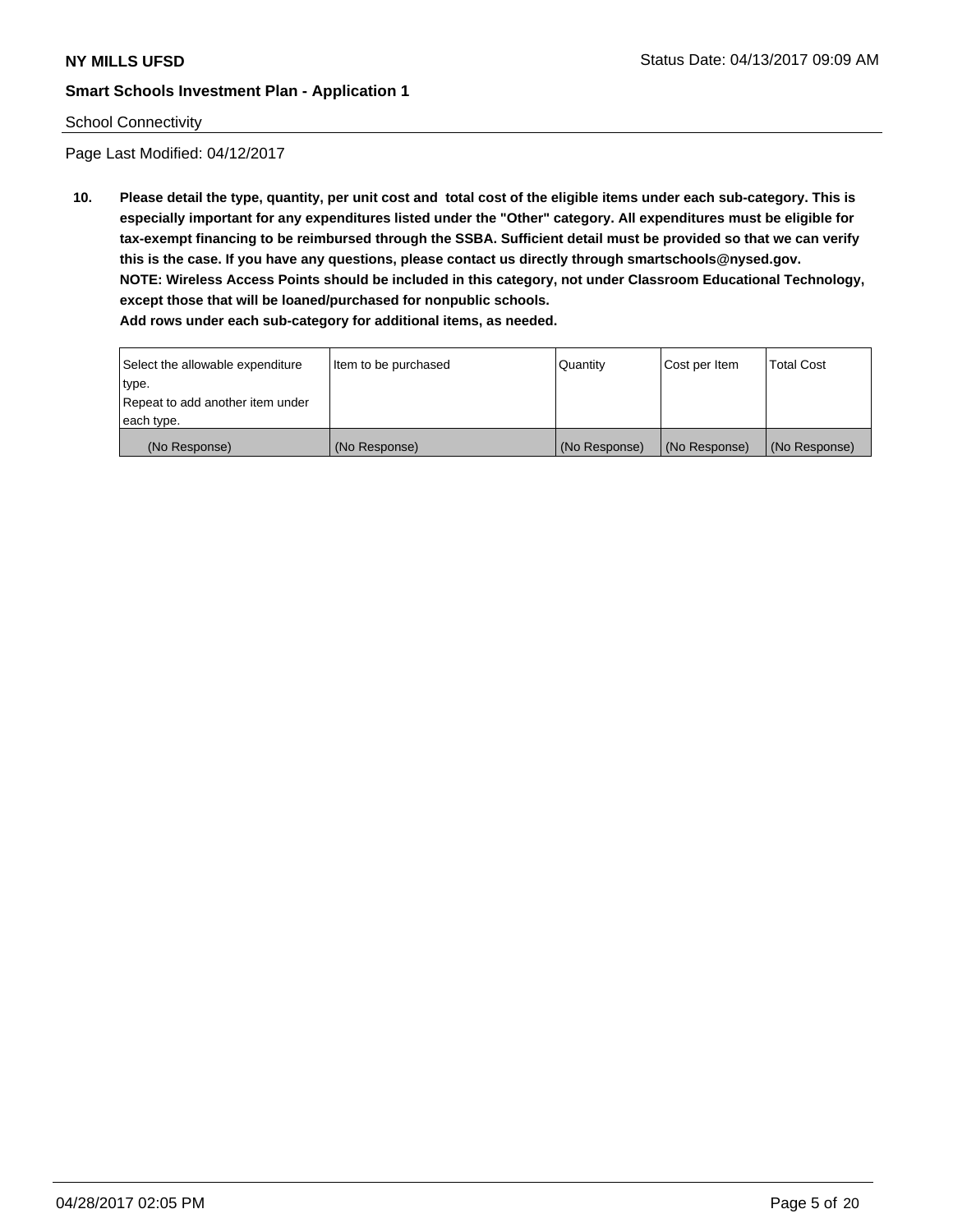Community Connectivity (Broadband and Wireless)

Page Last Modified: 04/12/2017

#### **Group 1**

**1. Describe how you intend to use Smart Schools Bond Act funds for high-speed broadband and/or wireless connectivity projects in the community.**

(No Response)

**2. Please describe how the proposed project(s) will promote student achievement and increase student and/or staff access to the Internet in a manner that enhances student learning and/or instruction outside of the school day and/or school building.**

(No Response)

**3. Community connectivity projects must comply with all the necessary local building codes and regulations (building and related permits are not required prior to plan submission).**

 $\Box$  I certify that we will comply with all the necessary local building codes and regulations.

**4. Please describe the physical location of the proposed investment.**

(No Response)

**5. Please provide the initial list of partners participating in the Community Connectivity Broadband Project, along with their Federal Tax Identification (Employer Identification) number.**

| <b>Project Partners</b> | Federal ID#     |
|-------------------------|-----------------|
| (No Response)           | l (No Response) |

**6. If you are submitting an allocation for Community Connectivity, complete this table. Note that the calculated Total at the bottom of the table must equal the Total allocation for this category that you entered in the SSIP Overview overall budget.**

|                              | Sub-Allocation |
|------------------------------|----------------|
| Network/Access Costs         | (No Response)  |
| Outside Plant Costs          | (No Response)  |
| <b>Tower Costs</b>           | (No Response)  |
| Customer Premises Equipment  | (No Response)  |
| <b>Professional Services</b> | (No Response)  |
| Testing                      | (No Response)  |
| <b>Other Upfront Costs</b>   | (No Response)  |
| <b>Other Costs</b>           | (No Response)  |
| Totals:                      | 0              |

**7. Please detail the type, quantity, per unit cost and total cost of the eligible items under each sub-category. This is especially important for any expenditures listed under the "Other" category. All expenditures must be capital-bond eligible to be reimbursed through the SSBA. If you have any questions, please contact us directly through smartschools@nysed.gov.**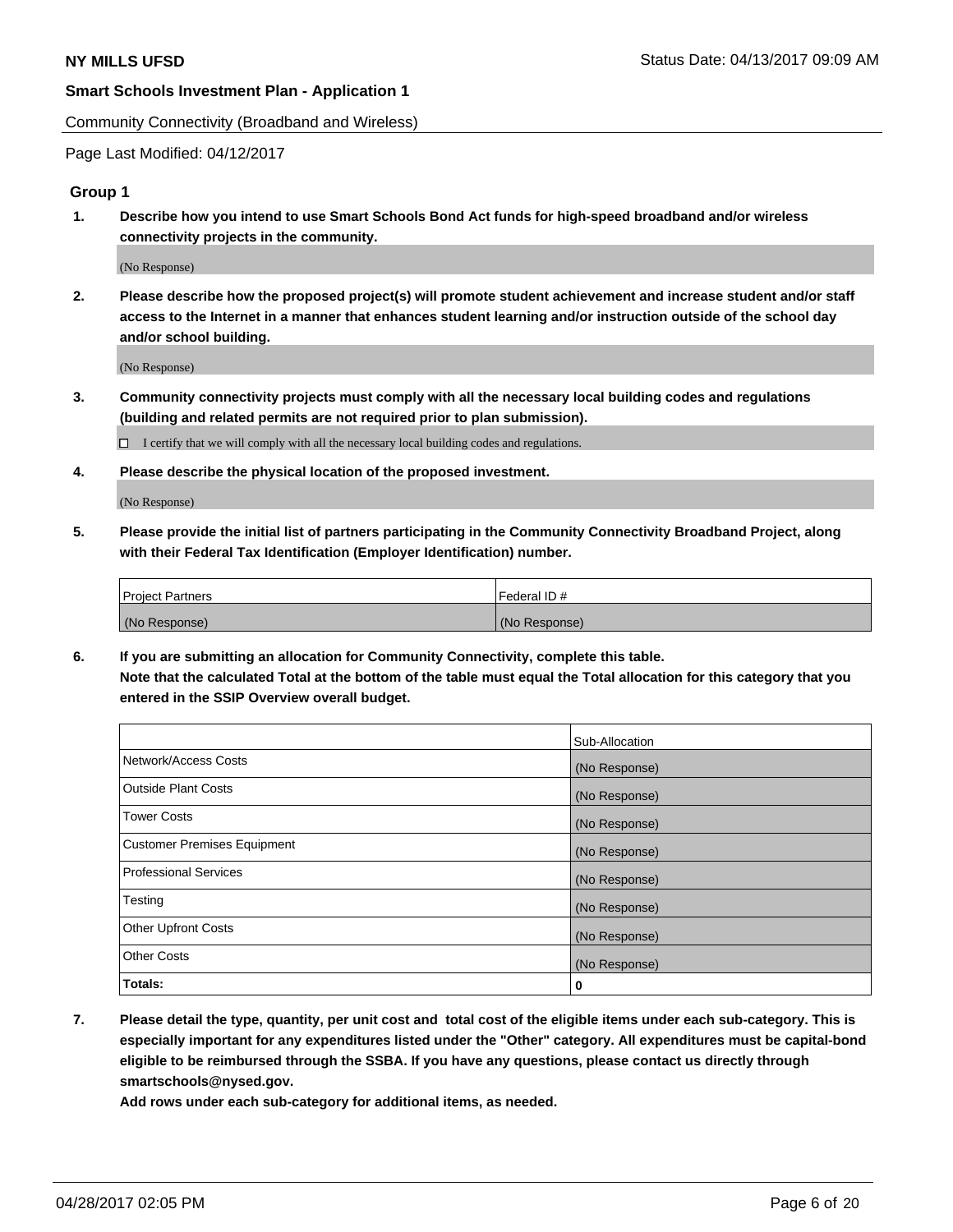Community Connectivity (Broadband and Wireless)

| Select the allowable expenditure | Item to be purchased | Quantity      | Cost per Item | <b>Total Cost</b> |
|----------------------------------|----------------------|---------------|---------------|-------------------|
| type.                            |                      |               |               |                   |
| Repeat to add another item under |                      |               |               |                   |
| each type.                       |                      |               |               |                   |
| (No Response)                    | (No Response)        | (No Response) | (No Response) | (No Response)     |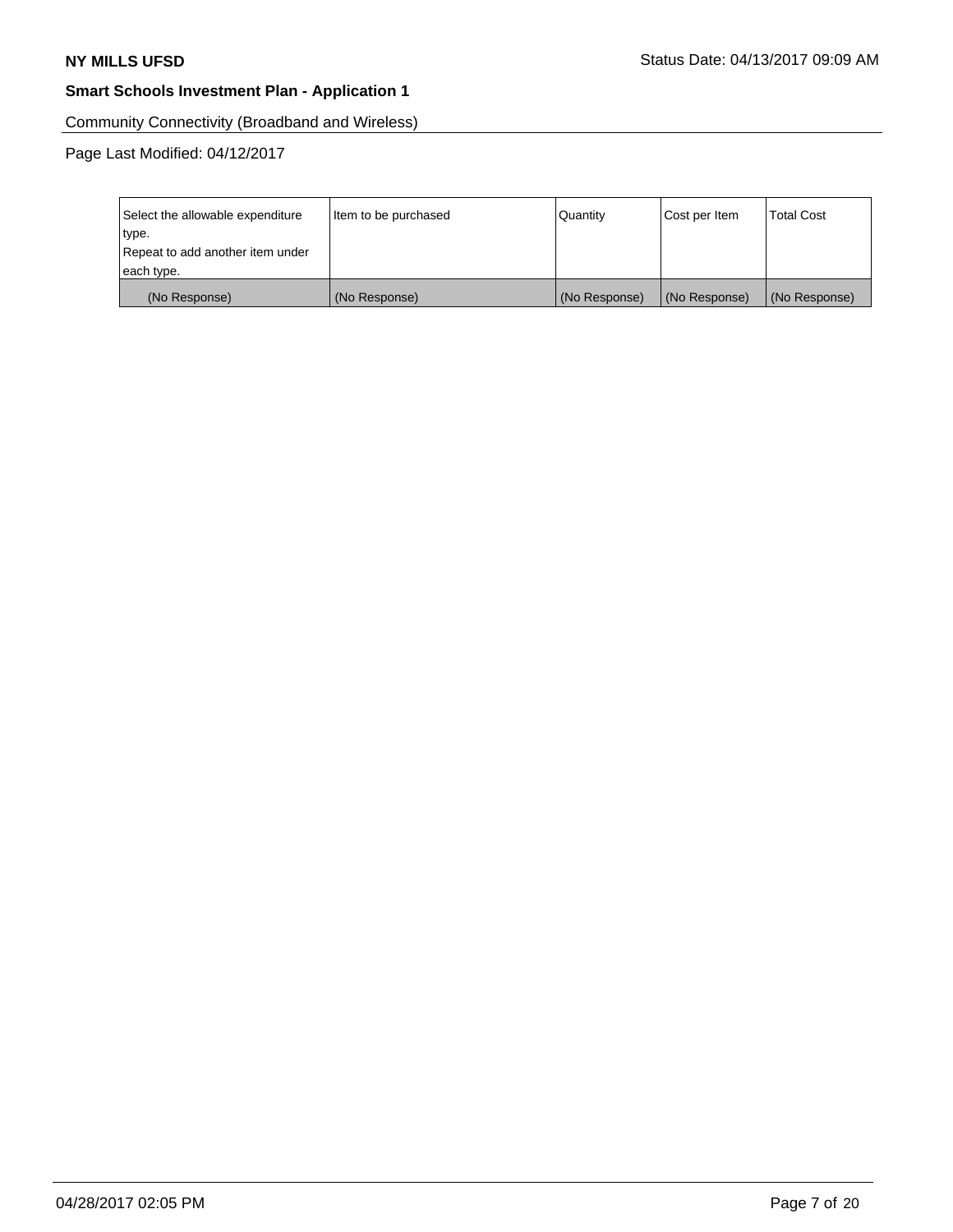### Classroom Learning Technology

Page Last Modified: 04/12/2017

### **Questions**

**1. In order for students and faculty to receive the maximum benefit from the technology made available under the Smart Schools Bond Act, their school buildings must possess sufficient connectivity infrastructure to ensure that devices can be used during the school day. Smart Schools Investment Plans must demonstrate that sufficient infrastructure that meets the Federal Communications Commission's 100 Mbps per 1,000 students standard currently exists in the buildings where new devices will be deployed, or is a planned use of a portion of Smart Schools Bond Act funds, or is under development through another funding source.**

**Smart Schools Bond Act funds used for technology infrastructure or classroom technology investments must increase the number of school buildings that meet or exceed the minimum speed standard of 100 Mbps per 1,000 students and staff within 12 months. This standard may be met on either a contracted 24/7 firm service or a "burstable" capability. If the standard is met under the burstable criteria, it must be:**

**1. Specifically codified in a service contract with a provider, and**

**2. Guaranteed to be available to all students and devices as needed, particularly during periods of high demand, such as computer-based testing (CBT) periods.**

**Please describe how your district already meets or is planning to meet this standard within 12 months of plan submission.**

New York Mills Union Free School District is currently serviced by a gig fiber service which exceeds the requirements for this item. The service provider is OHM BOCES through the Madison Oneida Regional Information Center.

- **1a. If a district believes that it will be impossible to meet this standard within 12 months, it may apply for a waiver of this requirement, as described on the Smart Schools website. The waiver must be filed and approved by SED prior to submitting this survey.**
	- $\Box$  By checking this box, you are certifying that the school district has an approved waiver of this requirement on file with the New York State Education Department.

#### **2. Connectivity Speed Calculator (Required)**

|                         | Number of<br><b>Students</b> | Multiply by<br>100 Kbps | Divide by 1000   Current Speed<br>to Convert to<br>Reauired<br>Speed in Mb | lin Mb | Expected<br>Speed to be<br>Attained Within Required<br>12 Months | <b>Expected Date</b><br>When<br>Speed Will be<br>l Met |
|-------------------------|------------------------------|-------------------------|----------------------------------------------------------------------------|--------|------------------------------------------------------------------|--------------------------------------------------------|
| <b>Calculated Speed</b> | 571                          | 57,100                  | 57.1                                                                       | 1000   | 1000                                                             | (No<br>Response)                                       |

**3. If the district wishes to have students and staff access the Internet from wireless devices within the school building, or in close proximity to it, it must first ensure that it has a robust Wi-Fi network in place that has sufficient bandwidth to meet user demand.**

**Please describe how you have quantified this demand and how you plan to meet this demand.**

The preliminary filing of the NY Mills Smart Schools Investment Plan does not include any personal devices. New York Mills does anticipate one-toone either through "bring your own device" programs or a district issued personal device in the future. The district is investing in the wireless services in the building at this time. The district broke ground on an extensive upgrade of the Wi-Fi for future user demand.

This project includes "saturation coverage" of Wi-Fi signal through access ports and POE switches purchased through Federal Erate funding and the capitol project. Every classroom and every public area will have appropriate wi-fi access points installed.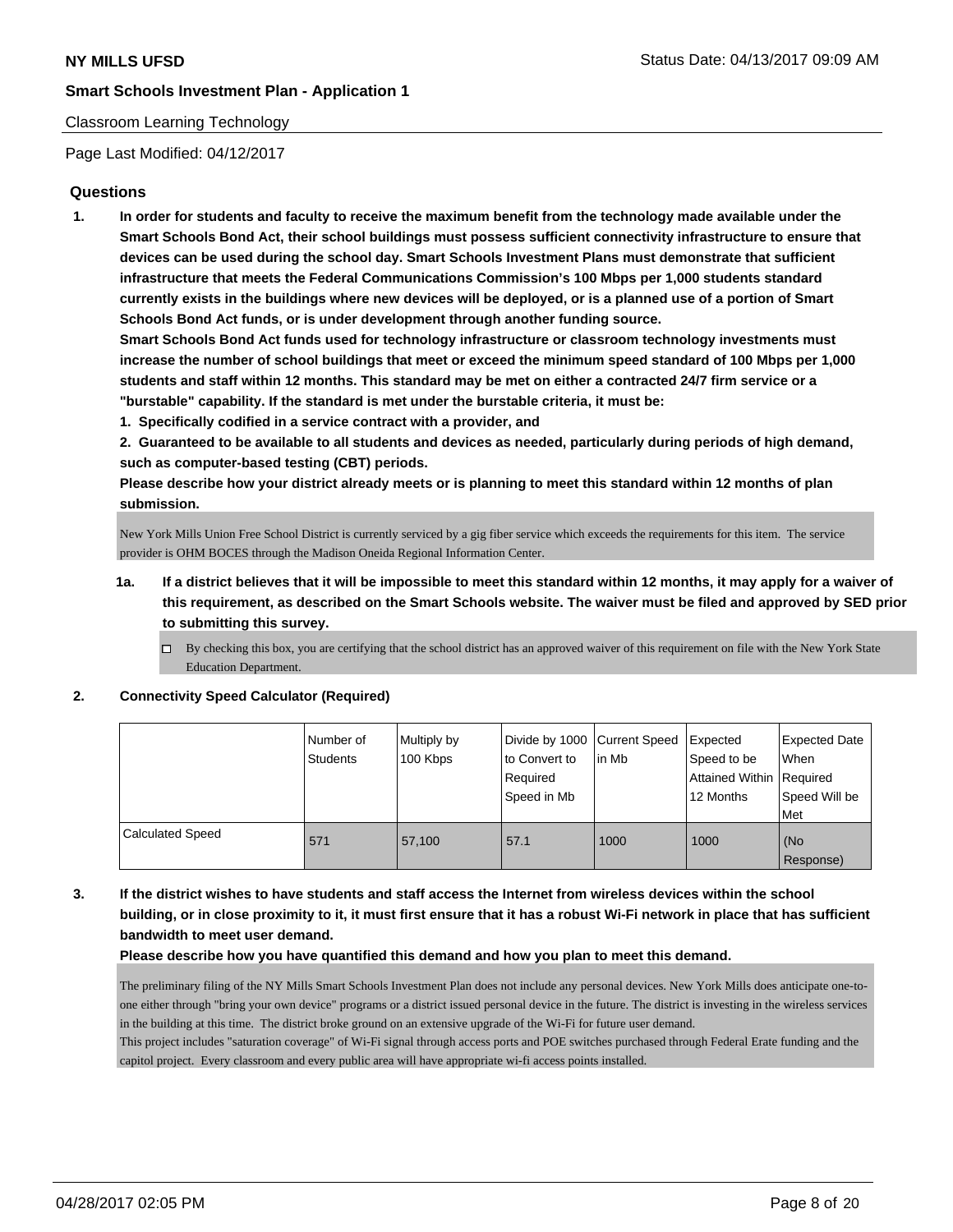#### Classroom Learning Technology

Page Last Modified: 04/12/2017

**4. All New York State public school districts are required to complete and submit an Instructional Technology Plan survey to the New York State Education Department in compliance with Section 753 of the Education Law and per Part 100.12 of the Commissioner's Regulations.**

**Districts that include educational technology purchases as part of their Smart Schools Investment Plan must have a submitted and approved Instructional Technology Plan survey on file with the New York State Education Department.**

- By checking this box, you are certifying that the school district has an approved Instructional Technology Plan survey on file with the New York State Education Department.
- **5. Describe the devices you intend to purchase and their compatibility with existing or planned platforms or systems. Specifically address the adequacy of each facility's electrical, HVAC and other infrastructure necessary to install and support the operation of the planned technology.**

One of the goals of the New York Mills school district is to install or upgrade Smart Boards and projector devices in all classrooms. This includes All Classrooms. Elementary Classrooms, Secondary classrooms, both regular and special education. Some of this equipment is being acquired through the capital project that we identified in question 3. The remaining classrooms will be equipped through the Smart Schools Investment Plan. Over the last 10 years some classrooms have been equipped, but much of that equipment is End of Life or has stopped functioning. Many of the existing projectors exceed 8 years of age.

New York Mills has seen the impact that an interactive board can have in a classroom. Students whose classrooms are equipped with these devices are able to participate in "interactive learning" as opposed to traditional lecture learning. Students can demonstrate concepts and peer review other student work. The new generation of interactive white board allows multiple students to work at the same board. The projectors in these classrooms will also be upgraded to short throw devices which eliminates the annoying shadows that limits the affectiveness of the existing units.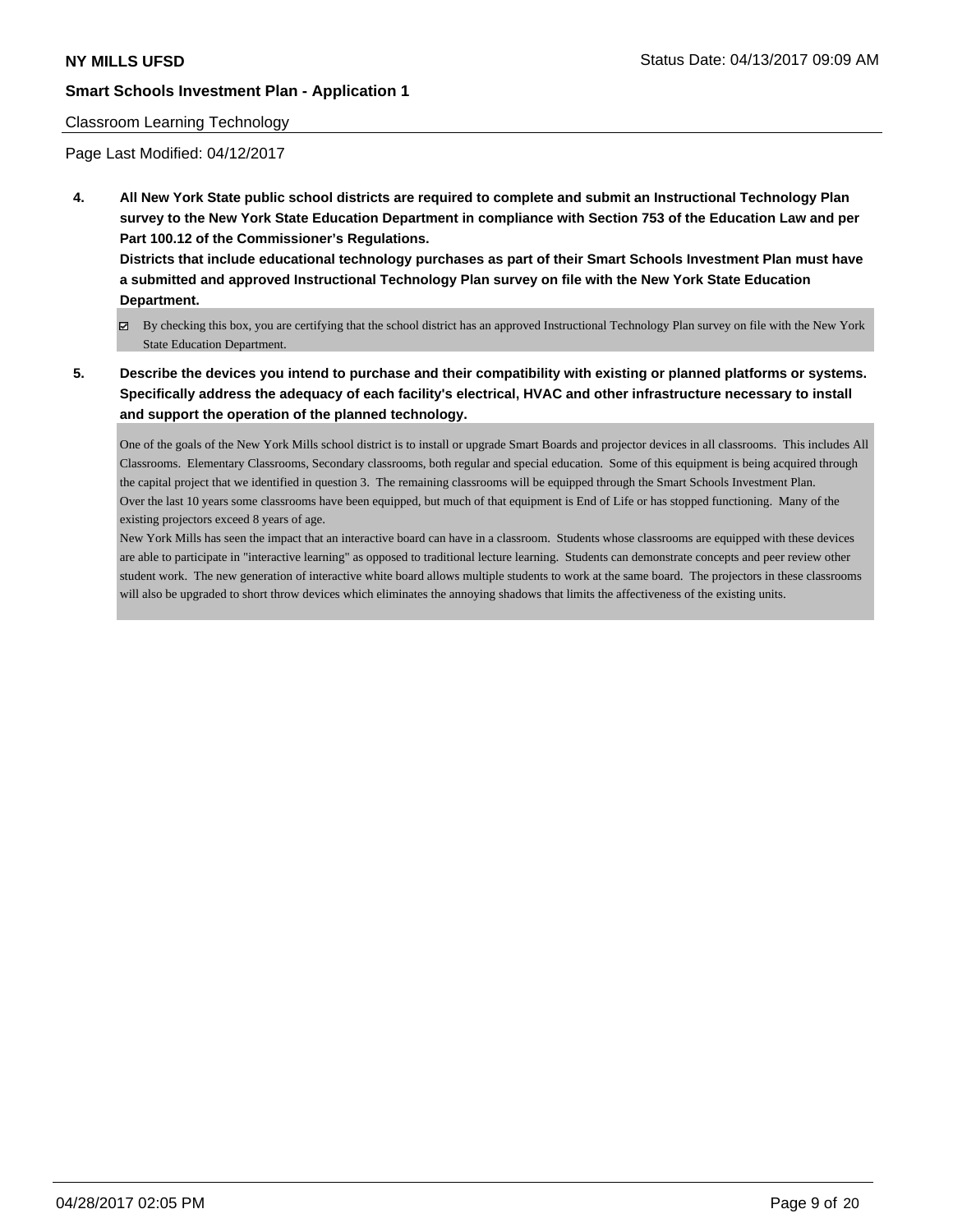#### Classroom Learning Technology

Page Last Modified: 04/12/2017

- **6. Describe how the proposed technology purchases will:**
	- **> enhance differentiated instruction;**
	- **> expand student learning inside and outside the classroom;**
	- **> benefit students with disabilities and English language learners; and**
	- **> contribute to the reduction of other learning gaps that have been identified within the district.**

**The expectation is that districts will place a priority on addressing the needs of students who struggle to succeed in a rigorous curriculum. Responses in this section should specifically address this concern and align with the district's Instructional Technology Plan (in particular Question 2 of E. Curriculum and Instruction: "Does the district's instructional technology plan address the needs of students with disabilities to ensure equitable access to instruction, materials and assessments?" and Question 3 of the same section: "Does the district's instructional technology plan address the provision of assistive technology specifically for students with disabilities to ensure access to and participation in the general curriculum?"**

The upgrades proposed in this plan in conjunction with the professional development that the district is already planning will impact all students in all classrooms. In prior efforts the limited resources of the district have restricted the integration of new technology equipment.

The equipment proposed in this plan will be installed in every classroom for every student. Regular education, Special education, early childhood, primary, intermediate, and secondary.

Teachers will be able to use new strategies and techniques to deliver primary instruction to these students as well as remediation to students at risk of failing high stakes testing.

For example, a teacher of students with limited English proficiency, ELL students, could easily use Google Apps for Education as a translation tool. In a classroom activity, the students could transition from English to Spanish and back to English in a group lesson.

Special Education teachers and teachers in the early grade levels can use a web site called Starfall. (www.starfall.com) This web site is specifically compatible with interactive boards to allow groups of students or individual students to manipulate letters, shapes and numbers to reinforce instruction.

In a Special Education Classroom teachers could use School Island to target remedial instruction to students at risk of failing high stakes tests. I have personally observed the impact an Interactive Display board can have in a Science classroom that is using either Youtube or Vernier software for simulations. The Teacher can demonstrate the impact of data changes on specific reactions, or a biology teacher can project to the entire classroom microscopic images and use the interactive display to highlight specific areas of cells.

One of the teachers on the Smart Schools Investment Plan committee is a veteran special education teacher. Her classroom was to small to install this equipment prior this initiative. The Capital Project is removing a wall to expand her classroom and then the installation of the Smart Board and projector will make her classroom compatible with any other classroom in the district.

# **7. Where appropriate, describe how the proposed technology purchases will enhance ongoing communication with parents and other stakeholders and help the district facilitate technology-based regional partnerships, including distance learning and other efforts.**

The primary goal of this implementation is to expand the interactive instruction of students. The installation of this equipment in conjunction with existing computers that have digital cameras installed will allow ANY classroom to be a distance learning room.

Virtual field trips, distance collaboration, and even regional, national, or international guest presentations can now be part of every classroom.

Regiional Adult and Continuing Education can now be offered in any classroom as well as an expanded Advance Placement program.

The district is committed to providing appropriate staff development for thes efforts as well as the appropriate technical support through their Onieda Herkimer Madison BOCES regional partners.

New York Mills Union Free Schools has a vibrant Parent Portal through the School Toool Student management system. This program also provides all parents with access to assignments, classroom performance status, and email to the instructiors.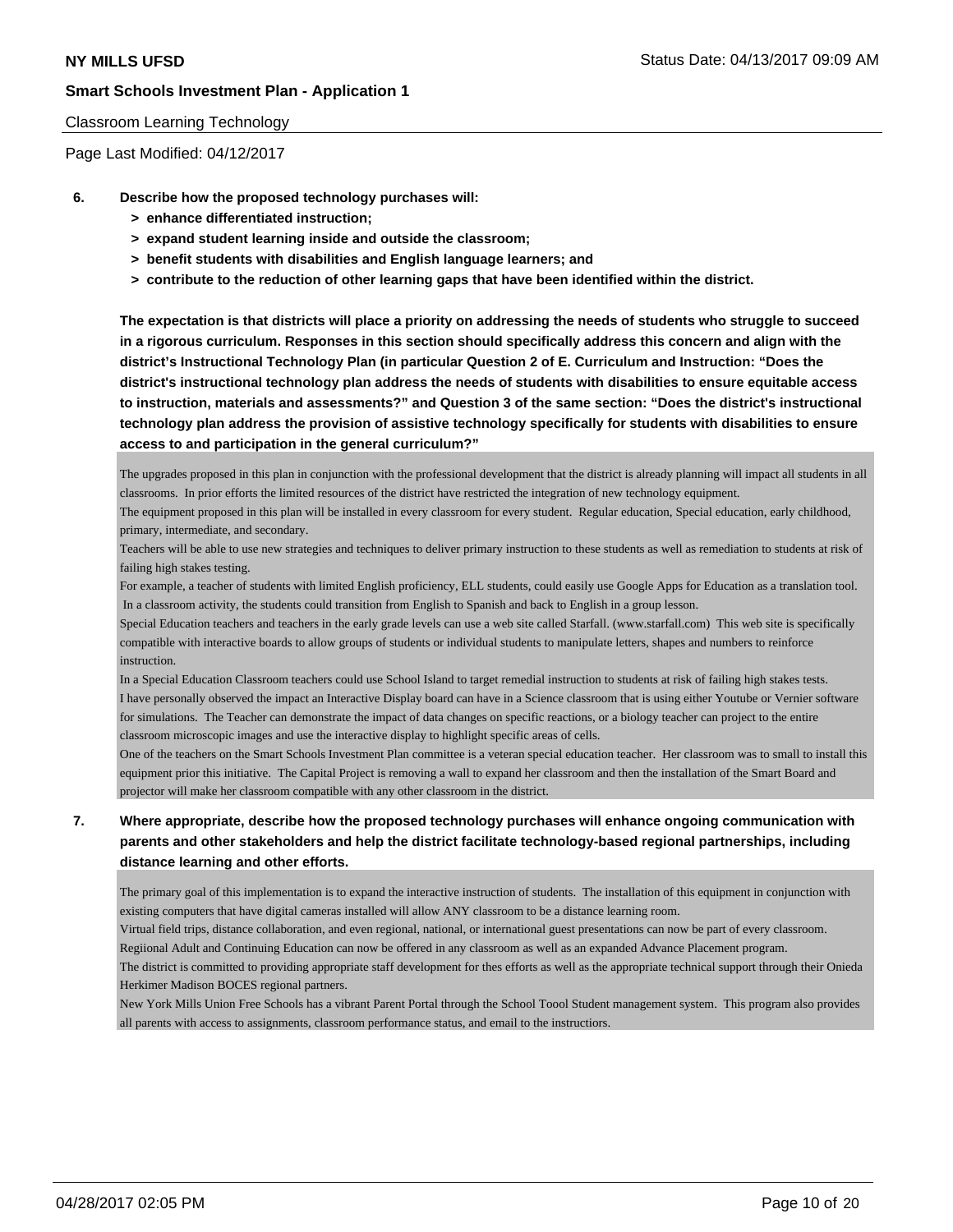#### Classroom Learning Technology

Page Last Modified: 04/12/2017

**8. Describe the district's plan to provide professional development to ensure that administrators, teachers and staff can employ the technology purchased to enhance instruction successfully.**

**Note: This response should be aligned and expanded upon in accordance with your district's response to Question 1 of F. Professional Development of your Instructional Technology Plan: "Please provide a summary of professional development offered to teachers and staff, for the time period covered by this plan, to support technology to enhance teaching and learning. Please include topics, audience and method of delivery within your summary."**

New York Mills has long been an active participant in regional Model Schools staff development programs. Many of the classrooms equipped with Smart Boards and projectors are staffed by teachers who have completed Model Schools Smart Board trainings. These trainings are provided by fellow educators who are familiar with the appropriate curriculum and can assist in the development of focused instructional plans to assist all students to be successful.

In addition, teachers are encouraged to work collaboratively with Master level teacher integrators. Teachers can apply for and recieve release time to observe fellow teachers as well as successful regional teacher integrators.

- **9. Districts must contact the SUNY/CUNY teacher preparation program that supplies the largest number of the district's new teachers to request advice on innovative uses and best practices at the intersection of pedagogy and educational technology.**
	- $\boxtimes$  By checking this box, you certify that you have contacted the SUNY/CUNY teacher preparation program that supplies the largest number of your new teachers to request advice on these issues.
	- **9a. Please enter the name of the SUNY or CUNY Institution that you contacted.**

SUNY Cortland

**9b. Enter the primary Institution phone number.**

#### 607-753-2011

**9c. Enter the name of the contact person with whom you consulted and/or will be collaborating with on innovative uses of technology and best practices.**

Christine Widdall

**10. A district whose Smart Schools Investment Plan proposes the purchase of technology devices and other hardware must account for nonpublic schools in the district.**

**Are there nonpublic schools within your school district?**

 $\boxtimes$  No

**11. Nonpublic Classroom Technology Loan Calculator**

**The Smart Schools Bond Act provides that any Classroom Learning Technology purchases made using Smart Schools funds shall be lent, upon request, to nonpublic schools in the district. However, no school district shall be required to loan technology in amounts greater than the total obtained and spent on technology pursuant to the Smart Schools Bond Act and the value of such loan may not exceed the total of \$250 multiplied by the nonpublic school enrollment in the base year at the time of enactment.**

**See:**

**http://www.p12.nysed.gov/mgtserv/smart\_schools/docs/Smart\_Schools\_Bond\_Act\_Guidance\_04.27.15\_Final.pdf.**

Yes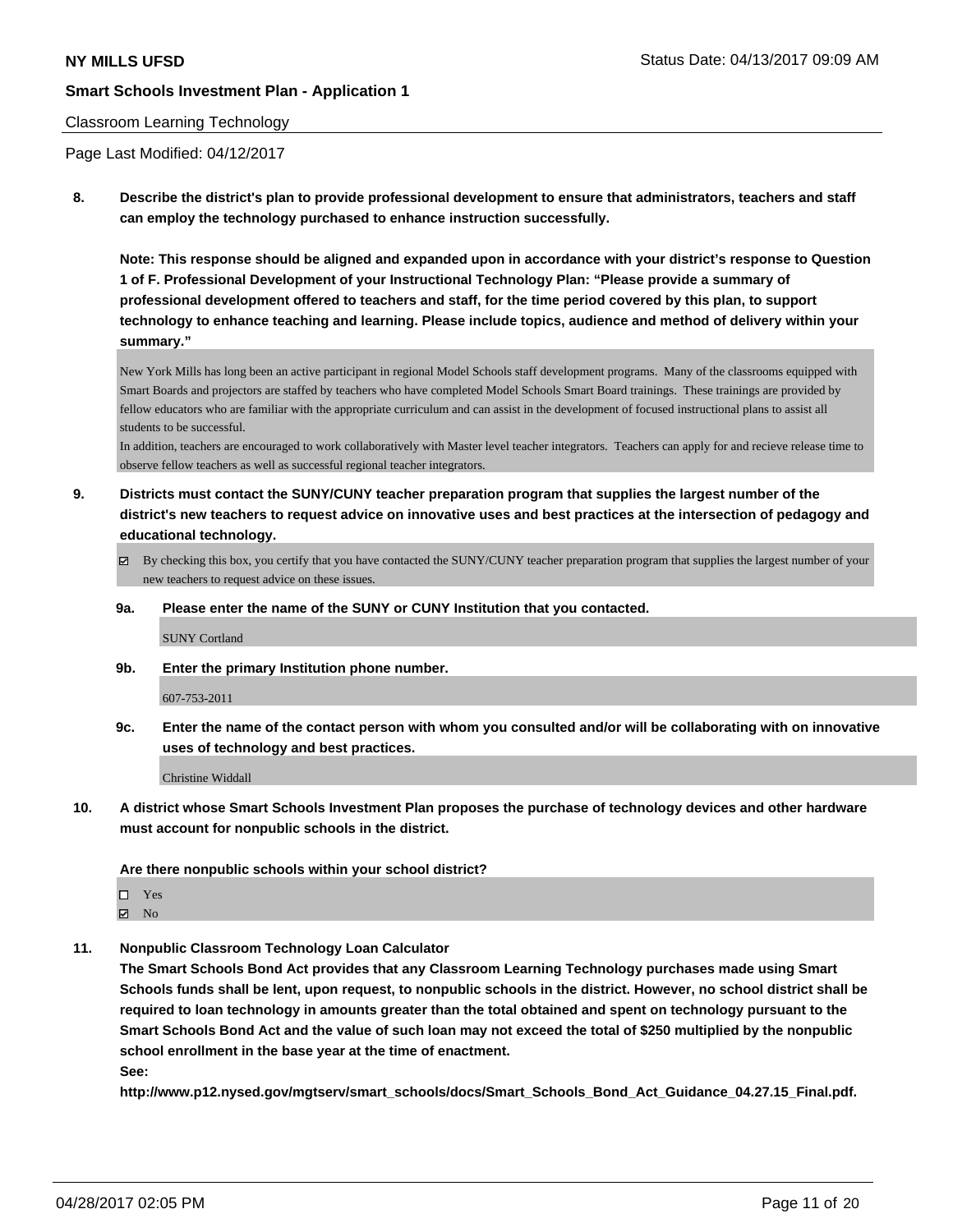### Classroom Learning Technology

Page Last Modified: 04/12/2017

|                                     | 1. Classroom<br>Technology<br>Sub-allocation | 2. Public<br>Enrollment<br>$(2014-15)$ | l 3. Nonpublic<br>Enrollment<br>$(2014-15)$ | l 4. Sum of<br>Public and<br>l Nonpublic<br>l Enrollment | 15. Total Per<br>Pupil Sub-<br>l allocation | 6. Total<br>Nonpublic Loan  <br>Amount                                                        |
|-------------------------------------|----------------------------------------------|----------------------------------------|---------------------------------------------|----------------------------------------------------------|---------------------------------------------|-----------------------------------------------------------------------------------------------|
| Calculated Nonpublic Loan<br>Amount |                                              |                                        |                                             |                                                          |                                             | (No Response)   (No Response)   (No Response)   (No Response)   (No Response)   (No Response) |

**12. To ensure the sustainability of technology purchases made with Smart Schools funds, districts must demonstrate a long-term plan to maintain and replace technology purchases supported by Smart Schools Bond Act funds. This sustainability plan shall demonstrate a district's capacity to support recurring costs of use that are ineligible for Smart Schools Bond Act funding such as device maintenance, technical support, Internet and wireless fees, maintenance of hotspots, staff professional development, building maintenance and the replacement of incidental items. Further, such a sustainability plan shall include a long-term plan for the replacement of purchased devices and equipment at the end of their useful life with other funding sources.**

By checking this box, you certify that the district has a sustainability plan as described above.

**13. Districts must ensure that devices purchased with Smart Schools Bond funds will be distributed, prepared for use, maintained and supported appropriately. Districts must maintain detailed device inventories in accordance with generally accepted accounting principles.**

 $\boxtimes$  By checking this box, you certify that the district has a distribution and inventory management plan and system in place.

**14. If you are submitting an allocation for Classroom Learning Technology complete this table. Note that the calculated Total at the bottom of the table must equal the Total allocation for this category that you entered in the SSIP Overview overall budget.**

|                         | Sub-Allocation |
|-------------------------|----------------|
| Interactive Whiteboards | 55,044         |
| Computer Servers        | $\overline{0}$ |
| Desktop Computers       | $\overline{0}$ |
| Laptop Computers        | $\Omega$       |
| <b>Tablet Computers</b> | $\overline{0}$ |
| <b>Other Costs</b>      | 51,948         |
| Totals:                 | 106,992        |

**15. Please detail the type, quantity, per unit cost and total cost of the eligible items under each sub-category. This is especially important for any expenditures listed under the "Other" category. All expenditures must be capital-bond eligible to be reimbursed through the SSBA. If you have any questions, please contact us directly through smartschools@nysed.gov.**

**Please specify in the "Item to be Purchased" field which specific expenditures and items are planned to meet the district's nonpublic loan requirement, if applicable.**

**NOTE: Wireless Access Points that will be loaned/purchased for nonpublic schools should ONLY be included in this category, not under School Connectivity, where public school districts would list them.**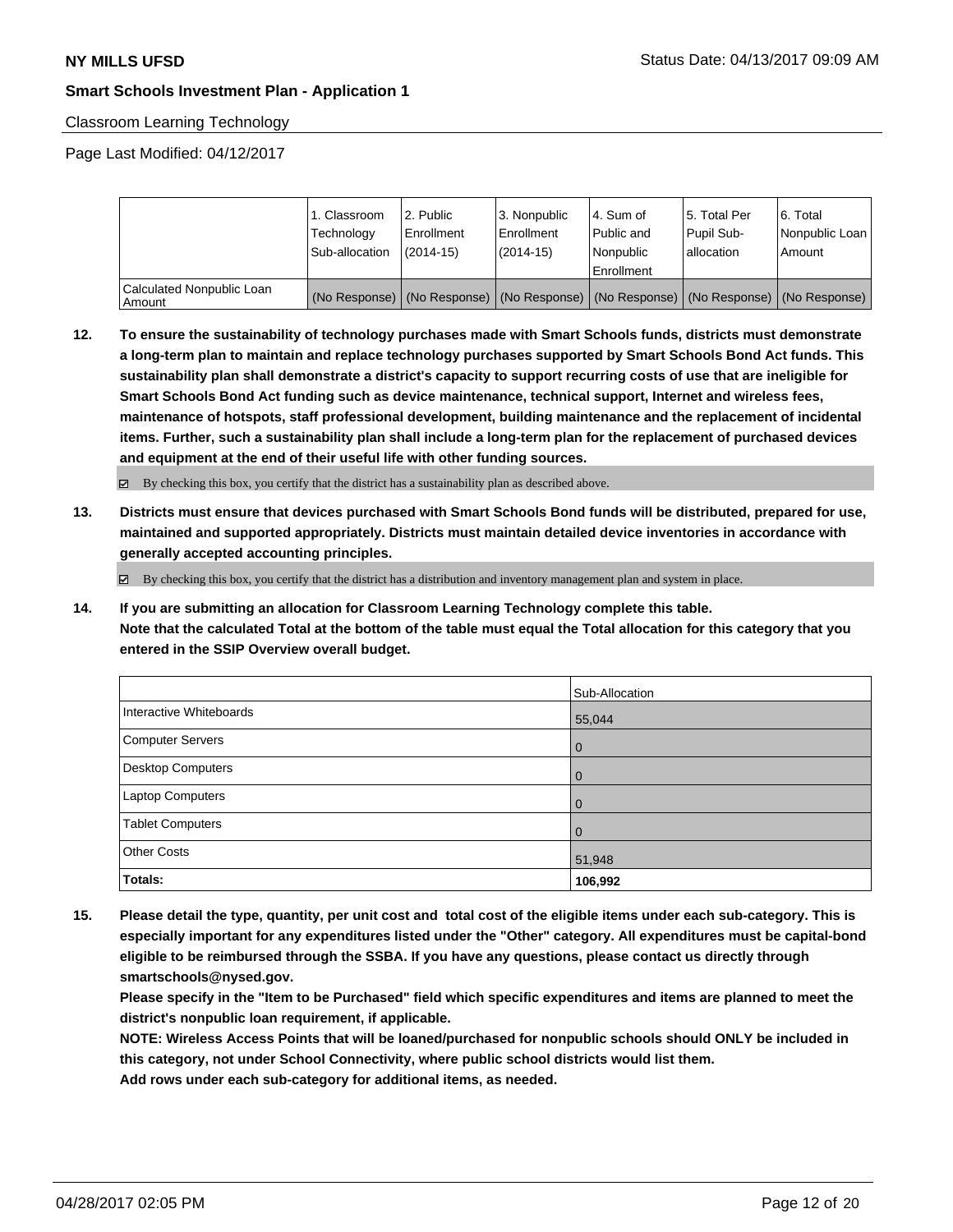# Classroom Learning Technology

| Select the allowable expenditure | Item to be Purchased                       | Quantity | Cost per Item | <b>Total Cost</b> |
|----------------------------------|--------------------------------------------|----------|---------------|-------------------|
| type.                            |                                            |          |               |                   |
| Repeat to add another item under |                                            |          |               |                   |
| each type.                       |                                            |          |               |                   |
| Interactive Whiteboards          | M600 85 Inch Smart Board and kit           | 36       | 1.529         | 55.044            |
| <b>Other Costs</b>               | Epson Power Lite 585W for Smart            | 36       | 1.163         | 41.868            |
| <b>Other Costs</b>               | <b>Smart Board Projection Audio system</b> | 36       | 280           | 10,080            |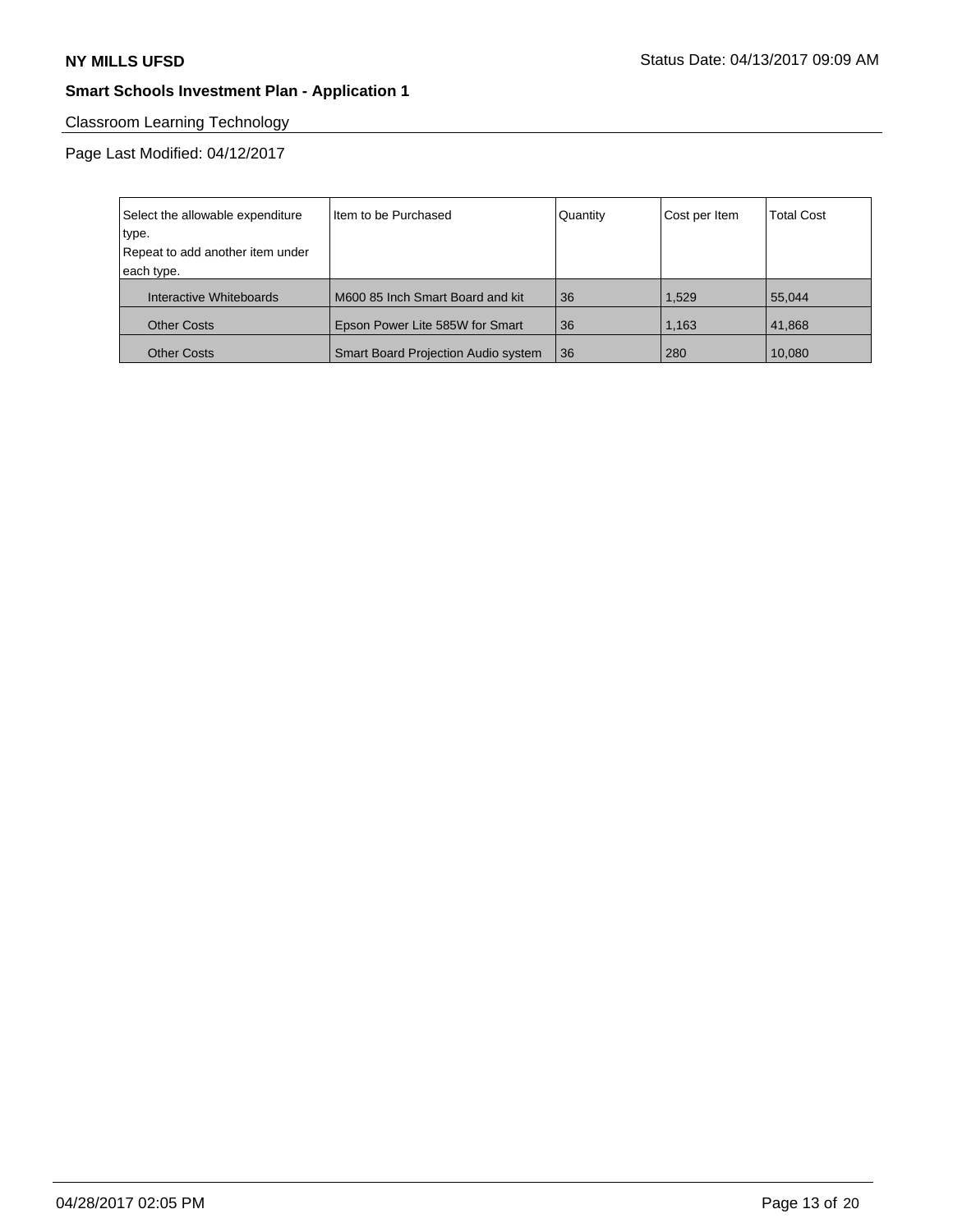#### Pre-Kindergarten Classrooms

Page Last Modified: 04/12/2017

#### **Group 1**

**1. Provide information regarding how and where the district is currently serving pre-kindergarten students and justify the need for additional space with enrollment projections over 3 years.**

(No Response)

- **2. Describe the district's plan to construct, enhance or modernize education facilities to accommodate prekindergarten programs. Such plans must include:**
	- **Specific descriptions of what the district intends to do to each space;**
	- **An affirmation that pre-kindergarten classrooms will contain a minimum of 900 square feet per classroom;**
	- **The number of classrooms involved;**
	- **The approximate construction costs per classroom; and**
	- **Confirmation that the space is district-owned or has a long-term lease that exceeds the probable useful life of the improvements.**

(No Response)

**3. Smart Schools Bond Act funds may only be used for capital construction costs. Describe the type and amount of additional funds that will be required to support ineligible ongoing costs (e.g. instruction, supplies) associated with any additional pre-kindergarten classrooms that the district plans to add.**

(No Response)

**4. All plans and specifications for the erection, repair, enlargement or remodeling of school buildings in any public school district in the State must be reviewed and approved by the Commissioner. Districts that plan capital projects using their Smart Schools Bond Act funds will undergo a Preliminary Review Process by the Office of Facilities Planning.**

**Please indicate on a separate row each project number given to you by the Office of Facilities Planning.**

| Project Number |  |
|----------------|--|
| (No Response)  |  |

**5. If you have made an allocation for Pre-Kindergarten Classrooms, complete this table. Note that the calculated Total at the bottom of the table must equal the Total allocation for this category that you entered in the SSIP Overview overall budget.**

| Totals:                                  | 0              |
|------------------------------------------|----------------|
| Other Costs                              | (No Response)  |
| Enhance/Modernize Educational Facilities | (No Response)  |
| Construct Pre-K Classrooms               | (No Response)  |
|                                          | Sub-Allocation |

**6. Please detail the type, quantity, per unit cost and total cost of the eligible items under each sub-category. This is especially important for any expenditures listed under the "Other" category. All expenditures must be capital-bond eligible to be reimbursed through the SSBA. If you have any questions, please contact us directly through smartschools@nysed.gov.**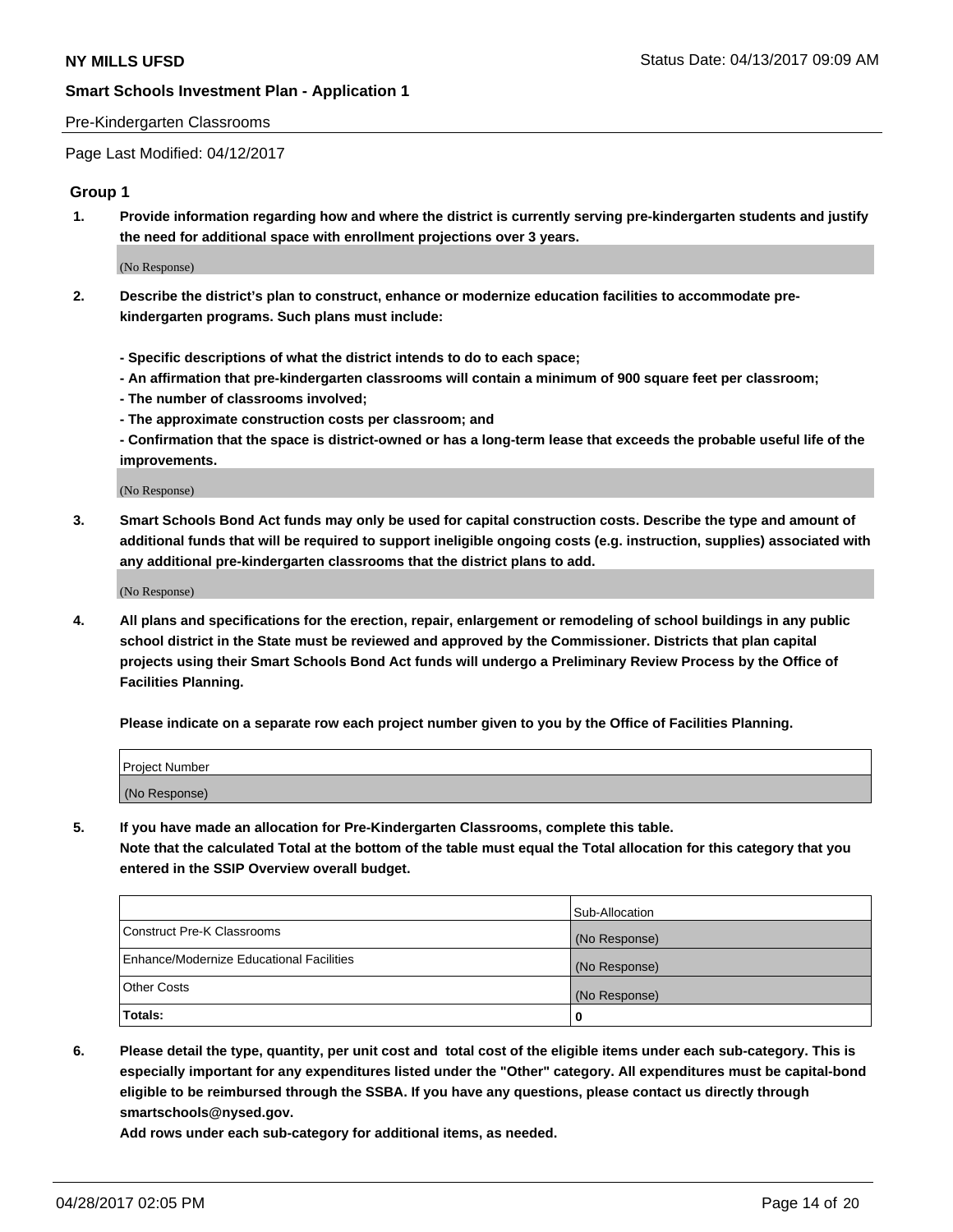# Pre-Kindergarten Classrooms

| Select the allowable expenditure | Item to be purchased | Quantity      | Cost per Item | <b>Total Cost</b> |
|----------------------------------|----------------------|---------------|---------------|-------------------|
| type.                            |                      |               |               |                   |
| Repeat to add another item under |                      |               |               |                   |
| each type.                       |                      |               |               |                   |
| (No Response)                    | (No Response)        | (No Response) | (No Response) | (No Response)     |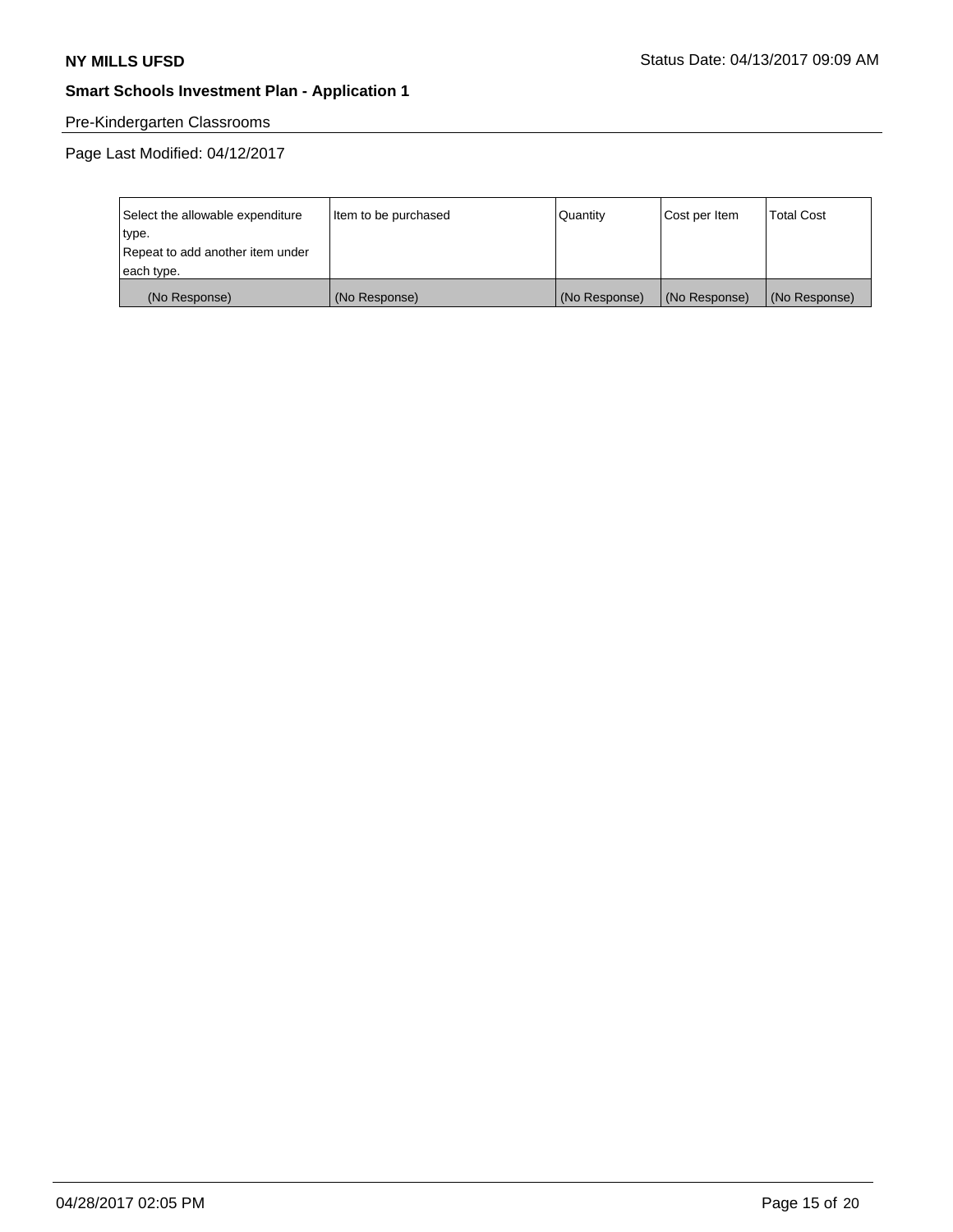#### Replace Transportable Classrooms

Page Last Modified: 04/12/2017

#### **Group 1**

**1. Describe the district's plan to construct, enhance or modernize education facilities to provide high-quality instructional space by replacing transportable classrooms.**

(No Response)

**2. All plans and specifications for the erection, repair, enlargement or remodeling of school buildings in any public school district in the State must be reviewed and approved by the Commissioner. Districts that plan capital projects using their Smart Schools Bond Act funds will undergo a Preliminary Review Process by the Office of Facilities Planning.**

**Please indicate on a separate row each project number given to you by the Office of Facilities Planning.**

| Project Number |  |
|----------------|--|
| (No Response)  |  |

**3. For large projects that seek to blend Smart Schools Bond Act dollars with other funds, please note that Smart Schools Bond Act funds can be allocated on a pro rata basis depending on the number of new classrooms built that directly replace transportable classroom units.**

**If a district seeks to blend Smart Schools Bond Act dollars with other funds describe below what other funds are being used and what portion of the money will be Smart Schools Bond Act funds.**

(No Response)

**4. If you have made an allocation for Replace Transportable Classrooms, complete this table. Note that the calculated Total at the bottom of the table must equal the Total allocation for this category that you entered in the SSIP Overview overall budget.**

|                                                | Sub-Allocation |
|------------------------------------------------|----------------|
| Construct New Instructional Space              | (No Response)  |
| Enhance/Modernize Existing Instructional Space | (No Response)  |
| Other Costs                                    | (No Response)  |
| Totals:                                        | $\Omega$       |

**5. Please detail the type, quantity, per unit cost and total cost of the eligible items under each sub-category. This is especially important for any expenditures listed under the "Other" category. All expenditures must be capital-bond eligible to be reimbursed through the SSBA. If you have any questions, please contact us directly through smartschools@nysed.gov.**

| Select the allowable expenditure | Item to be purchased | Quantity      | Cost per Item | <b>Total Cost</b> |
|----------------------------------|----------------------|---------------|---------------|-------------------|
| type.                            |                      |               |               |                   |
| Repeat to add another item under |                      |               |               |                   |
| each type.                       |                      |               |               |                   |
| (No Response)                    | (No Response)        | (No Response) | (No Response) | (No Response)     |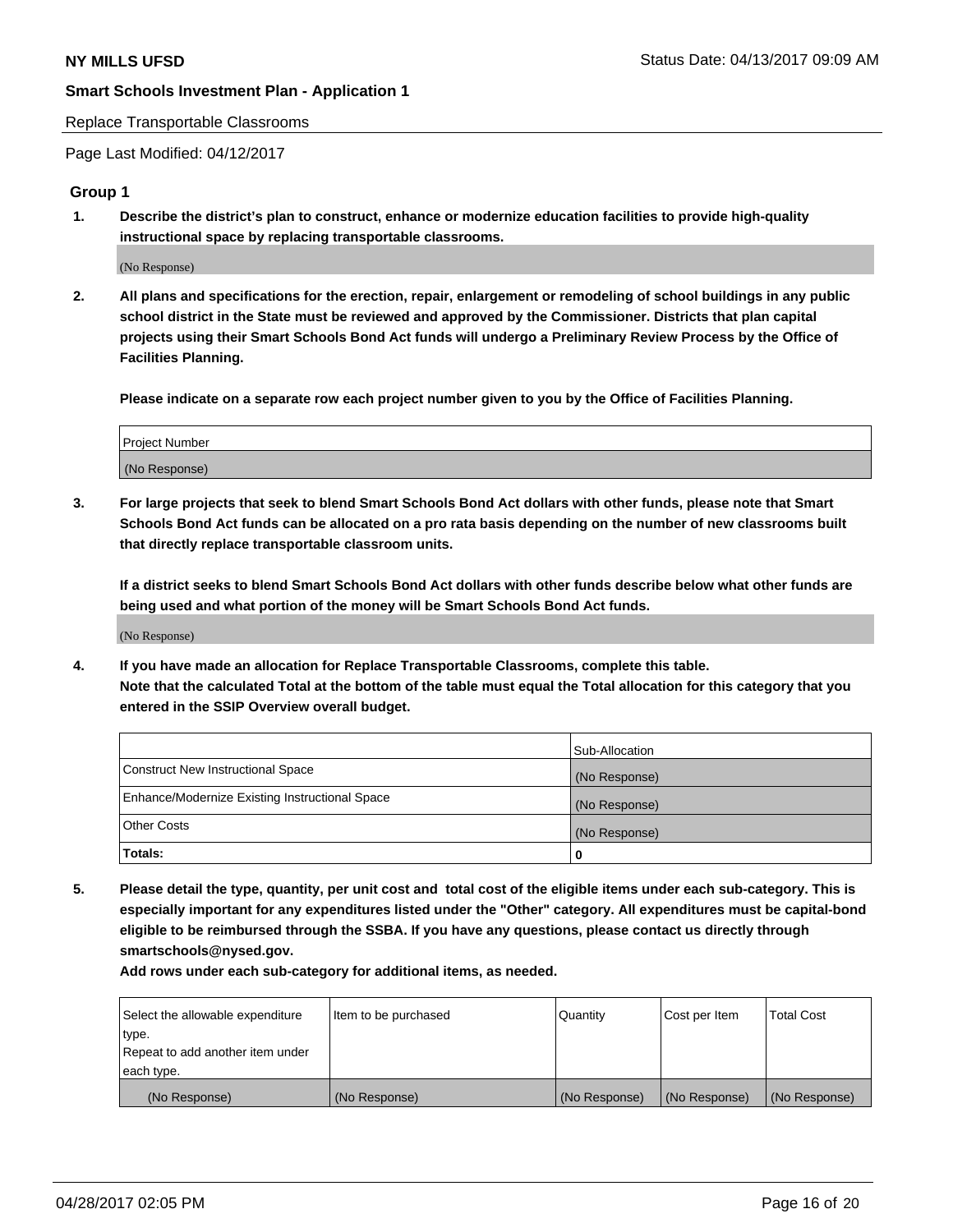#### High-Tech Security Features

Page Last Modified: 04/12/2017

#### **Group 1**

**1. Describe how you intend to use Smart Schools Bond Act funds to install high-tech security features in school buildings and on school campuses.**

New York Mills Union Free School District is in the middle of a complete upgrade of all security features on the campus. They are using a capital outlay program and funding from the New York Safe Schools Act to install door security and some security cameras. New York Mills wishes to use the Smart Schools Investment Plan to complete the build out of cameras and cover additional areas on their campus.

**2. All plans and specifications for the erection, repair, enlargement or remodeling of school buildings in any public school district in the State must be reviewed and approved by the Commissioner. Districts that plan capital projects using their Smart Schools Bond Act funds will undergo a Preliminary Review Process by the Office of Facilities Planning.** 

**Please indicate on a separate row each project number given to you by the Office of Facilities Planning.**

| <b>Project Number</b> |  |
|-----------------------|--|
| 41-15-04-02-0-002-BA1 |  |

#### **3. Was your project deemed eligible for streamlined Review?**

- Yes
- $\square$  No
- **3a. Districts with streamlined projects must certify that they have reviewed all installations with their licensed architect or engineer of record, and provide that person's name and license number. The licensed professional must review the products and proposed method of installation prior to implementation and review the work during and after completion in order to affirm that the work was code-compliant, if requested.**

By checking this box, you certify that the district has reviewed all installations with a licensed architect or engineer of record.

**4. Include the name and license number of the architect or engineer of record.**

| Name            | License Number |
|-----------------|----------------|
| Jeffrey Robbins | 35151          |

**5. If you have made an allocation for High-Tech Security Features, complete this table. Note that the calculated Total at the bottom of the table must equal the Total allocation for this category that you entered in the SSIP Overview overall budget.**

|                                                      | Sub-Allocation |
|------------------------------------------------------|----------------|
| Capital-Intensive Security Project (Standard Review) | (No Response)  |
| Electronic Security System                           | 22,624         |
| <b>Entry Control System</b>                          | (No Response)  |
| Approved Door Hardening Project                      | (No Response)  |
| <b>Other Costs</b>                                   | 12,244         |
| Totals:                                              | 34,868         |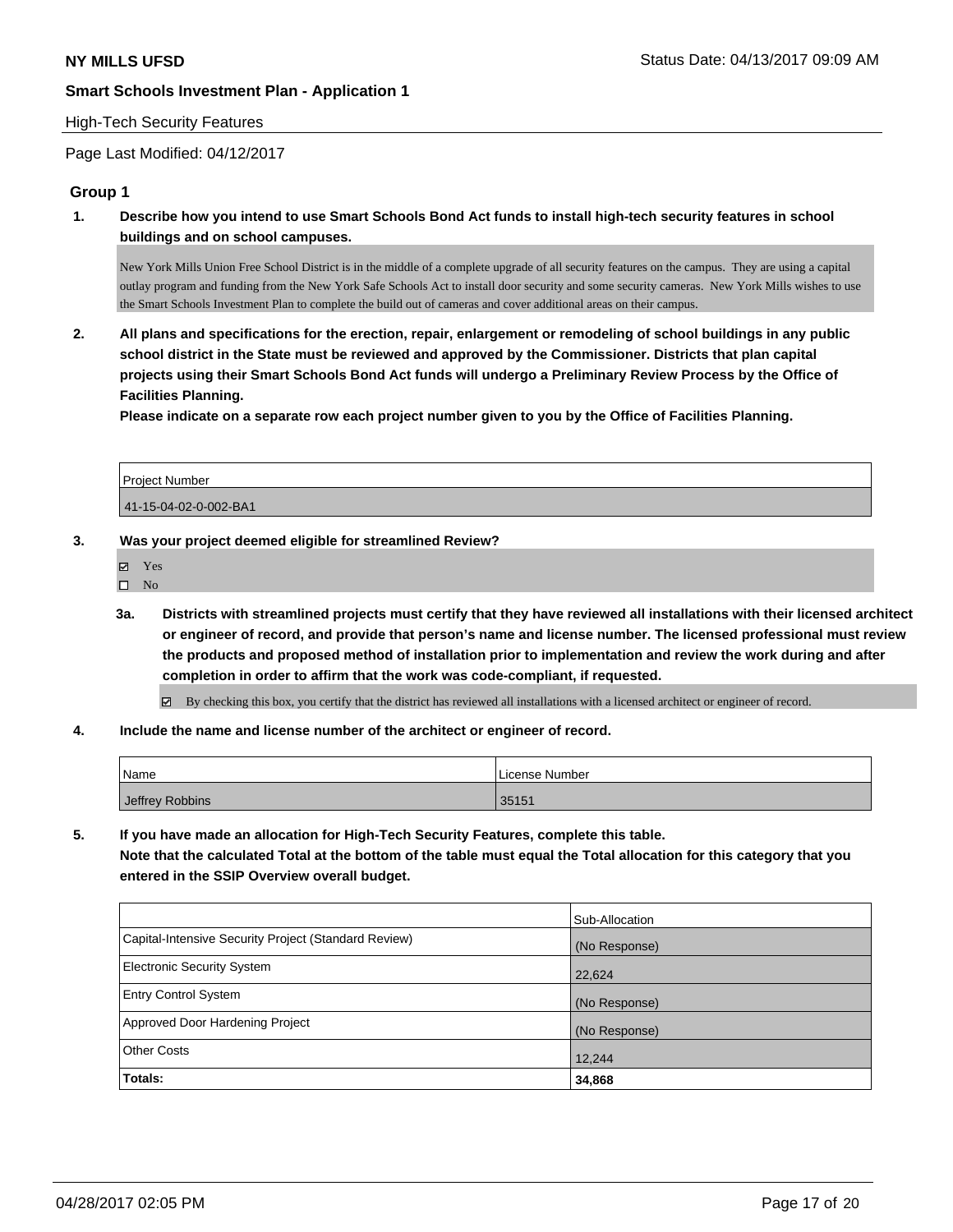# High-Tech Security Features

Page Last Modified: 04/12/2017

**6. Please detail the type, quantity, per unit cost and total cost of the eligible items under each sub-category. This is especially important for any expenditures listed under the "Other" category. All expenditures must be capital-bond eligible to be reimbursed through the SSBA. If you have any questions, please contact us directly through smartschools@nysed.gov.**

| Add rows under each sub-category for additional items, as needed. |  |
|-------------------------------------------------------------------|--|
|-------------------------------------------------------------------|--|

| Select the allowable expenditure<br>type.<br>Repeat to add another item under<br>each type. | Item to be purchased                                                                                                      | Quantity       | Cost per Item | <b>Total Cost</b> |
|---------------------------------------------------------------------------------------------|---------------------------------------------------------------------------------------------------------------------------|----------------|---------------|-------------------|
| <b>Electronic Security System</b>                                                           | 3.0 Megapixel WDR, LightCatcher,<br>Day/Night, Indoor Dome, 3-9mm f/ 1.3<br>P-iris lens, Self-Learning Video<br>Analytics | 12             | 716           | 8,592             |
| <b>Electronic Security System</b>                                                           | 5.0 Megapixel, LightCatcher, 4.3-8mm<br>f/1.8 P-iris lens, Indoor Dome, IR, Self-<br>Learning Video Analytics             | 6              | 819           | 4,914             |
| <b>Electronic Security System</b>                                                           | 3.0 Megapixel WDR, LightCatcher, 9-<br>22mm f/1.6 P-iris lens, Integrated IR,<br>Self-Learning Video Analytics            | $\mathbf{1}$   | 922           | 922               |
| <b>Electronic Security System</b>                                                           | 3.0 Megapixel WDR, LightCatcher, 3-<br>9mm f/1.3 P-iris lens, Integrated IR,<br>Self-Learning Video Analytics             | $\overline{2}$ | 887           | 1,774             |
| <b>Electronic Security System</b>                                                           | Junction box for the H4A-BO-IR HD<br><b>Bullet Cameras</b>                                                                | 3              | 78            | 234               |
| <b>Electronic Security System</b>                                                           | Interior IP Camera Termination Kit                                                                                        | 18             | 28            | 504               |
| <b>Electronic Security System</b>                                                           | Interior IP Camera Termination Kit                                                                                        | 3              | 99            | 297               |
| <b>Electronic Security System</b>                                                           | ACC 5 Enterprise license for up to 16<br>camera channels and unlimited<br>viewing clients                                 | $\mathbf{1}$   | 4,045         | 4,045             |
| <b>Electronic Security System</b>                                                           | ACC 5 Enterprise license for up to 1<br>camera channels and unlimited<br>viewing clients                                  | $\mathbf{1}$   | 302           | 302               |
| <b>Electronic Security System</b>                                                           | ACC 5 Enterprise license for up to 4<br>camera channels and unlimited<br>viewing clients                                  | $\mathbf 1$    | 1,040         | 1,040             |
| <b>Other Costs</b>                                                                          | Engineering costs, Hunt-EAS                                                                                               | 8              | 98            | 784               |
| <b>Other Costs</b>                                                                          | Camera installation, Day Automation                                                                                       | 85             | 99            | 8,415             |
| <b>Other Costs</b>                                                                          | Project Management Services, Day<br>Automation                                                                            | 29             | 105           | 3,045             |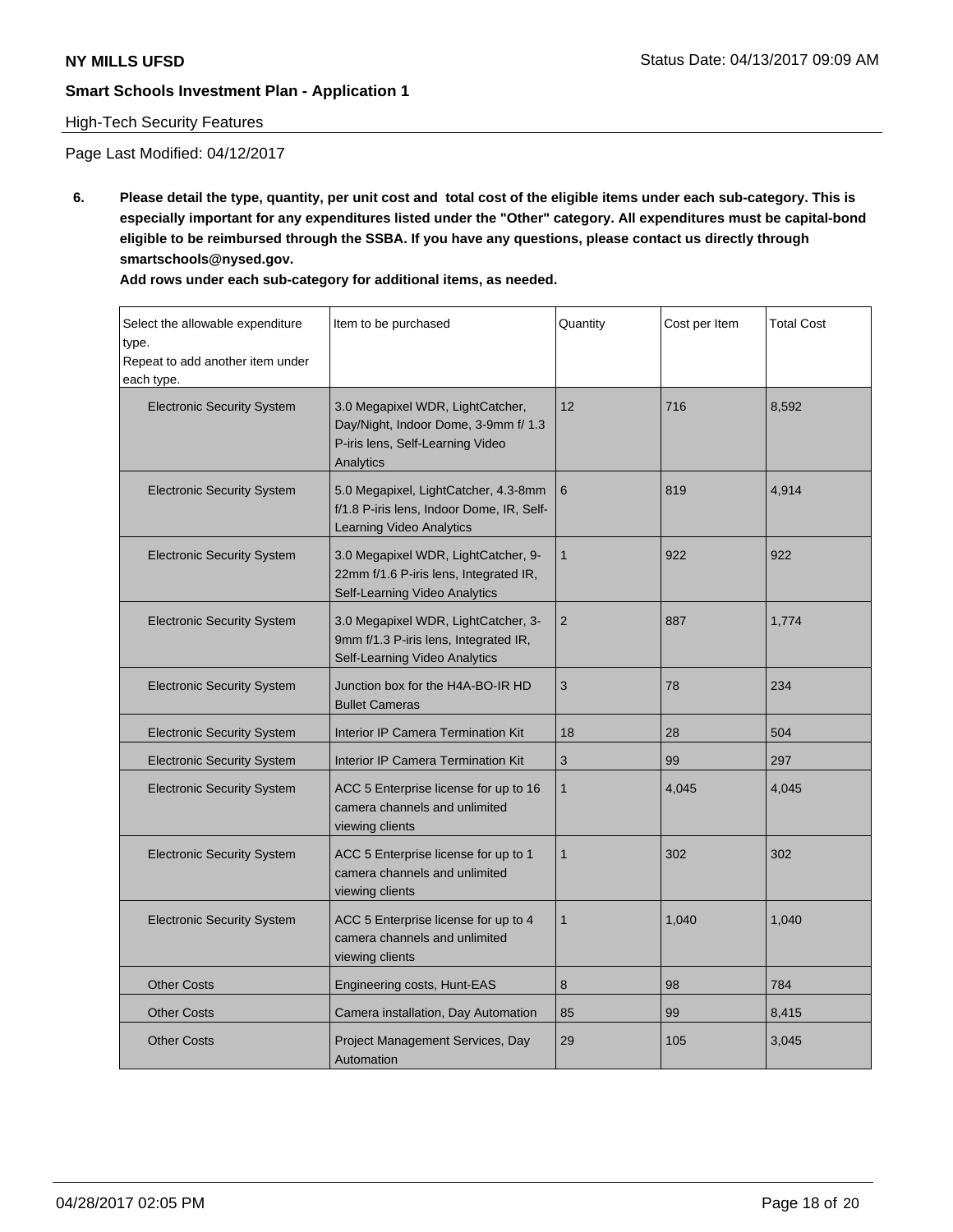Report